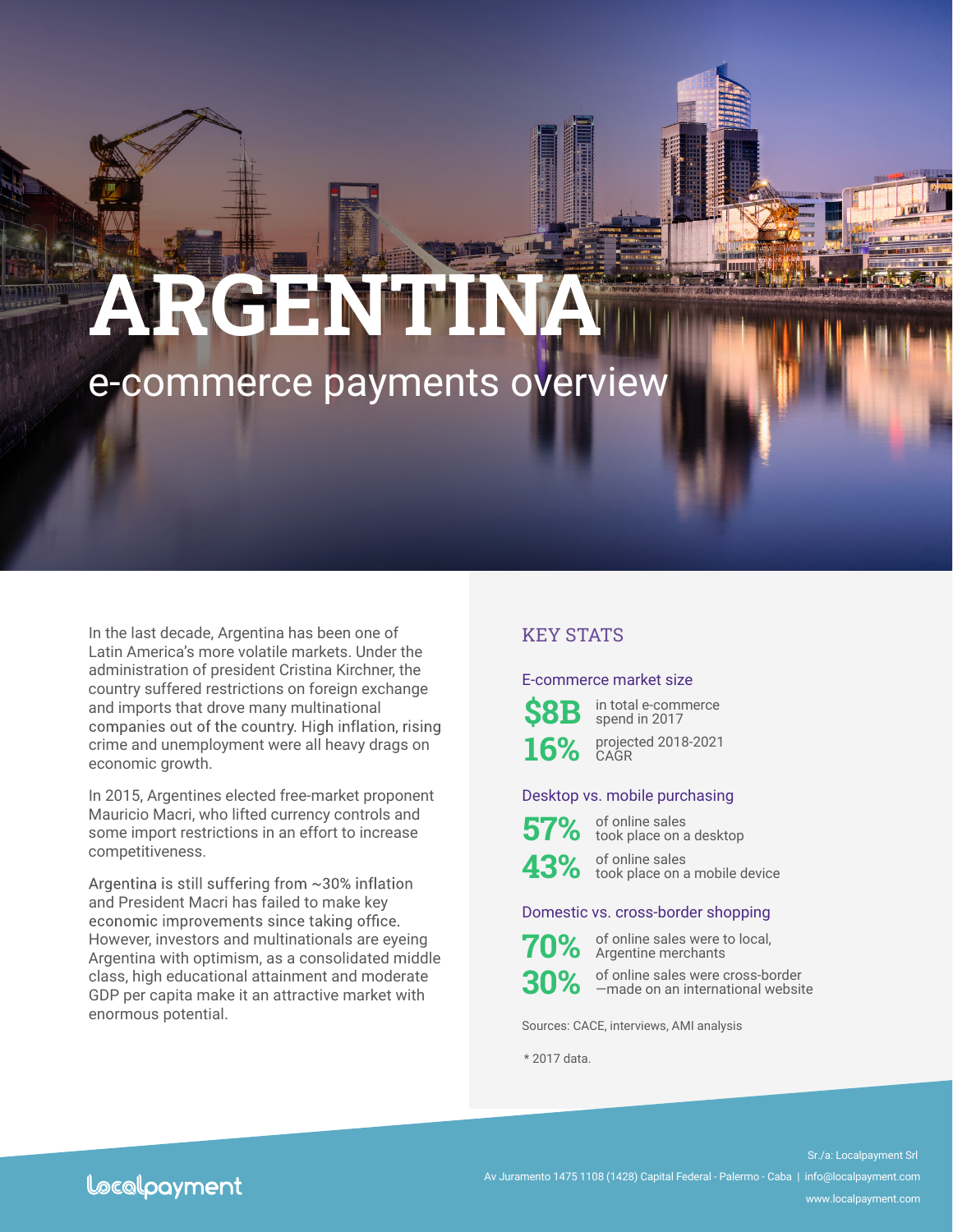## FIGURE 1. HISTORIC AND PROJECTED E-COMMERCE VOLUME, ARGENTINA, 2014-2021, USD BILLIONS



Sources: CACE, market interviews, AMI analysis

Despite trying macro-circumstances, Argentines are of the most innovative and resourceful in Latin America. Argentina is home to the region's largest homegrown Internet company, MercadoLibre, which locally represents around 30% of all e-commerce spend. MercadoLibre was responsible for evangelizing e-commerce in Argentina early on, and as a result, the e-commerce market there is robust. It outperforms Colombia, the market most similar to Argentina in terms of population in size and growth, and it has the fastest projected growth rate of the region's top markets.

#### WHAT IS DRIVING GROWTH?

 **Regulatory changes.** With currency controls lifted in 2015, consumers are no longer subjected to a ~35% tax when using their credit cards on international sites.

 **Increasing use of e-commerce by women.** In 2017, the fastest-growing product categories in e-commerce were home furnishings, groceries, and cosmetics—all categories preferred by women.

> **Debit enabled for e-commerce.** Until late 2016, debit cards were not enabled for use in e-commerce. Visa's acquirer Prisma, as well as some payment processors, have built partnerships to enable debit cards, which will drive growth among the banked who do not have credit cards, particularly millennials.

Locolpayment

Sr./a: Localpayment Srl Av Juramento 1475 1108 (1428) Capital Federal - Palermo - Caba | info@localpayment.com www.localpayment.com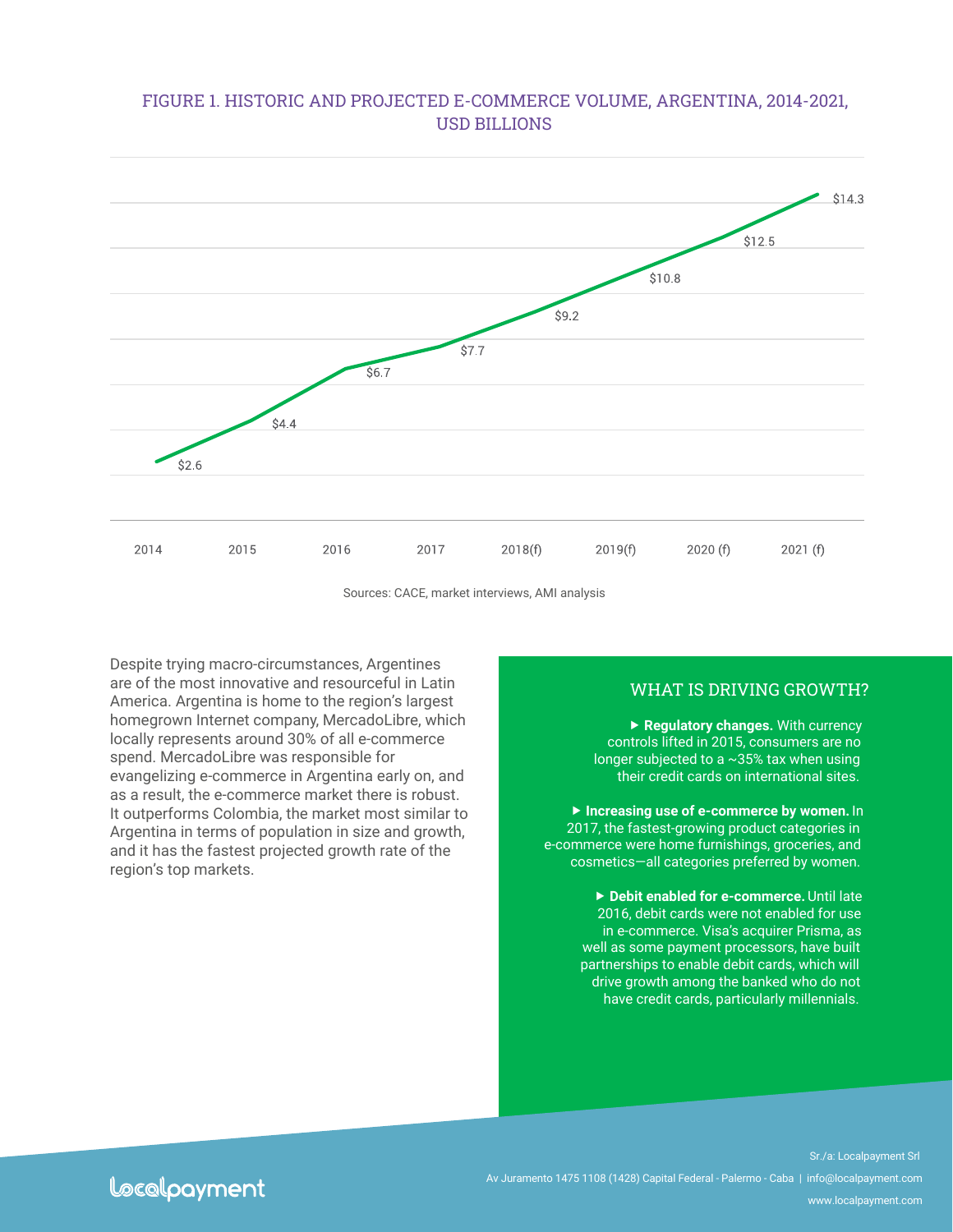A major hindrance to e-commerce growth in Argentina was a Kirchner-imposed 35% tax placed on international credit card transactions, an effort to keep dollars in the country. This prevented the development of cross-border e-commerce, which is stunted in Argentina compared to its neighbors. President Macri lifted this tax when he eliminated significantly to future growth.

FIGURE 2. E-COMMERCE SPEND BY VERTICAL, ARGENTINA, 2017, USD BILLIONS  $$3.4$  $$1.9$  $\blacksquare$  Retail **Travel** Digital goods and services Sources: CACE, market interviews, AMI analysis

on international networks like Visa and MasterCard. There are also local credit cards such as Tarjeta Naranja that utilize local-only credit card networks, which are sold mostly to low- and moderateincome consumers.



The use of cash payments in Argentina is on par with other markets at a healthy 15% of e-commerce spend. Leading payment networks PagoFacil and Rapipago are well-known brands, but they are mostly used to pay utility bills and to provide a reliable payment method for the unbanked.

## HOW ARGENTINES PAY

About 51% of Argentines have a credit card; this is the second highest penetration rate in the region after Chile. Credit cards also account for the largest share of e-commerce of all markets analyzed in this report, at 80%. The bulk of this spend, however, is done using domestic-only cards. As occurs with Brazil, banks automatically restrict some cards from international purchases, even if they operate

# Locolpayment